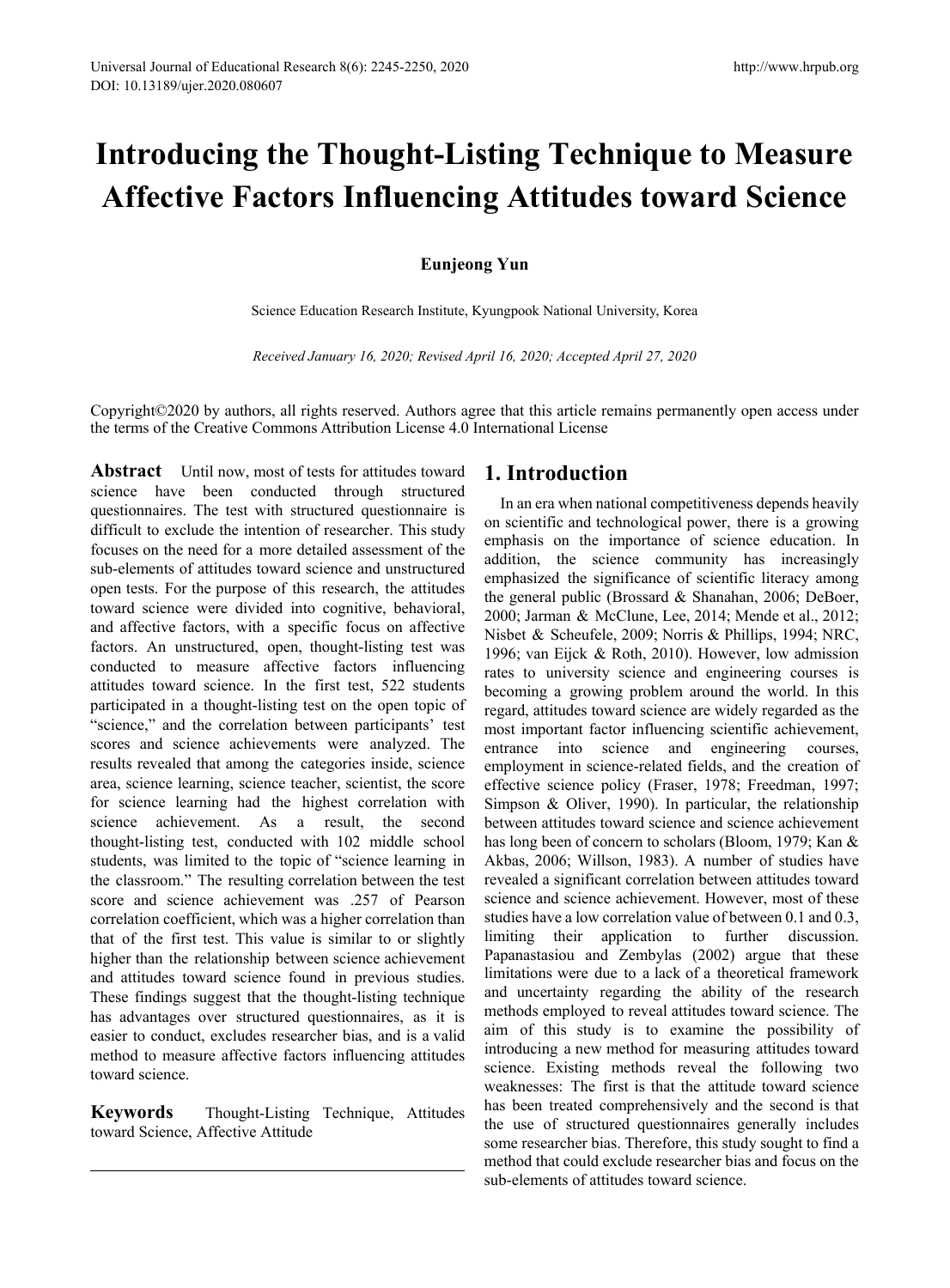Anderson (1988) classifies attitudes toward science into cognitive, behavioral, and affective factors. Of these, affective factors have been known to have the highest degree of correlation with attitude toward science score (Lee, 1998). Kan and Akbas (2006) emphasized that affective factors, which refer to an individual's feelings or affections, are the most important variables among the elements influencing science achievement. Therefore, the research presented here explored the affective factors influencing attitudes toward science.

The thought-listing technique is an open, self-confessional test, used to explore the structure of human cognition (Cacioppo & Petty, 1981). This technique was created based on the premise that the psychological importance of how one thinks and feels can be reviewed by analyzing the content of thoughts, ideas, images, and feelings reported by individuals. Therefore, it is an appropriate tool for assessing the rapidly changing thoughts, ideas, and emotions of individuals. In addition, numerous studies have verified the validity of this test (Heimberg et al., 1990; Huber & Altmaier, 1983; Blankstein & Flett, 1990; Kolligian & Sternberg, 1995). Because it is an unstructured open test, it has the advantage of avoiding researcher bias. Therefore, the purpose of this study was to explore the feasibility of using the thought-listing technique as a method to test the affective factors influencing attitudes toward science. To this end, this study aims to examine the most important affective factors and verify their correlation with science achievement. Specifically, it has been checked that which of the positive and negative affection is highly correlated with science achievement, and also what kind of thought associated with science is highly correlated with science achievement.

## **2. Study #1**

The following steps were taken to conduct study 1: the test instrument was developed, the test was implemented, categories of student responses were set, coding schemes

were determined, responses were coded, and results were analyzed.

#### **2.1. Test Instrument and Participants**

For the test instrument, Cacioppo and Petty's (1981) thought-listing test was utilized. Students were instructed to write down 10 sentences containing ideas that came to mind when they thought about "science." They were asked to write these ideas in sequence, starting with the first box. Although they were encouraged to fully contemplate or write as many ideas and sentences as possible, writing all 10 was not mandatory. Participants consisted of 522 students from Daegu, South Korea, 120 of whom were elementary students, 206 middle school students, and 196 high school students.

Each student's end of semester science subject score was regarded as their science achievement. Because raw scores differed depending on school and educational level, standardized scores were calculated for further analysis. Table 1 shows the raw science achievement scores. The standardized mean score of each group was 50 and the standard deviation (SD) was between 9.85 and 9.87.

**Table 1.** Raw scores of science achievement

|                   | N   | М     | SD    |
|-------------------|-----|-------|-------|
| Elementary school | 120 | 73.25 | 13.25 |
| Middle school     | 206 | 57.59 | 23.93 |
| High school       | 196 | 52.84 | 18.22 |

#### **2.2. Analysis**

Student responses were categorized based on the theme of each idea (Table 2). First, they were classified based on whether the theme of thinking related to respondents'' internal or external factors. In cases where the theme was external, the idea was further divided into science area, science learning, science teaching, and scientists.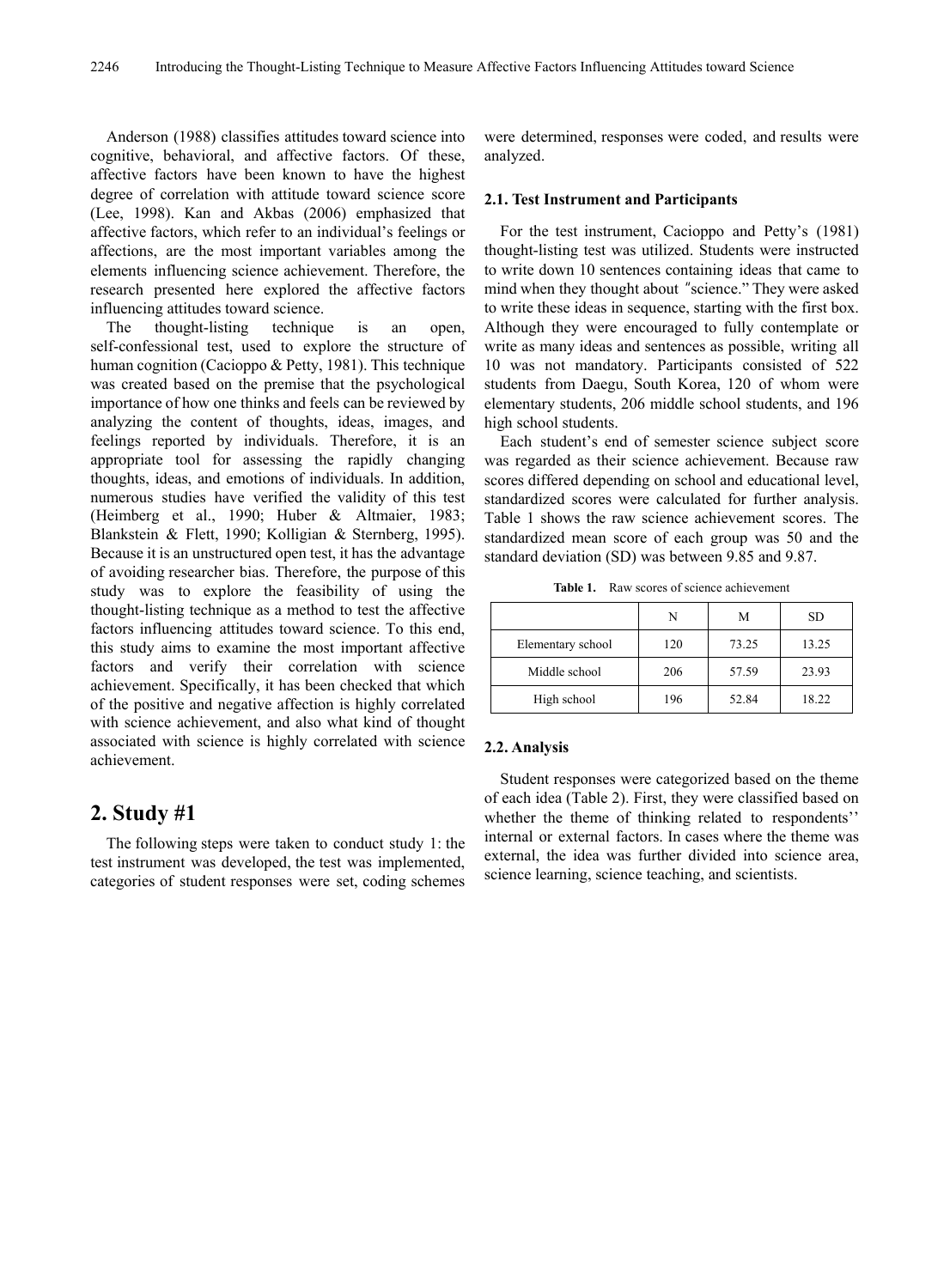| Target          |                  |                   | Example response sentences                                                                     |  |  |
|-----------------|------------------|-------------------|------------------------------------------------------------------------------------------------|--|--|
| Inside<br>$($ I | I                |                   | I am good at science.<br>I want to be a scientist.<br>I got a bad score in science.            |  |  |
| Outside<br>(0)  | Science          | Nature of science | Science is logical.<br>Science is useful in our lives.                                         |  |  |
|                 |                  | Metaphor          | Science is a panacea.<br>Science is like salt.                                                 |  |  |
|                 |                  | Curiosity         | Is it possible to immigrate to space?                                                          |  |  |
|                 |                  | Contents          | The theory of relativity.<br>Planetary motion.                                                 |  |  |
|                 |                  | Feeling           | Science is amazing.<br>Science is interesting.<br>Science is mysterious.                       |  |  |
|                 | Science learning |                   | Science is a difficult subject.<br>Science class is boring.                                    |  |  |
|                 | Science teacher  |                   | Our science teacher is nice.<br>I like my science teacher.                                     |  |  |
|                 | Scientist        |                   | Einstein.<br>A scientist is a genius.                                                          |  |  |
|                 | Other            |                   | Green.<br>Bed is science.<br>(a pointless response or lack of clear scientific subjects, etc.) |  |  |

**Table 2.** Categories

After the categorization was complete, each response was further divided into a "positive  $(+)$ " case or "negative (−)" case. For example, a respondent's internal feelings with positive content was coded as I+, while a science teacher theme with negative content was coded as T−. The following are some coding examples:

*I am good at science: (I+) Science makes our life convenient*: (S+) *I hate science teacher*: (T−)

Two experts were consulted to provide judgments on the positive and negative coding decisions. If their judgments differed, they were asked to conduct another review for adjustment. Once coding was complete, students' responses were counted in each category, and the counted frequency of each category was regarded as the category score. Positive and negative responses were scored separately for each category. Finally, the correlation coefficient was calculated for students' category scores and science achievement.

## **2.3. Results**

To examine the relationship between affective attitude toward science and science achievement, the correlation coefficient was calculated. First, the influence of positive affection and negative affection on science achievement was examined, and a significant correlation was found between positive affection toward science and science achievement. No such correlation was found for negative

affection (Table 3). In Table 3, the total number of positive responses is the sum of every positively coded response in all categories and the total number of negative responses is the sum of every negatively coded response in all categories. This result is contrary to the common psychological phenomenon in which negative affection has a more critical influence on attitude or behavior than positive affection. Therefore, it can be interpreted that positive affection has a higher impact on science achievement than negative affection. The results in Table 3 suggest that investing classroom time and effort in encouraging students to have positive attitudes toward science is more effective in enhancing science achievement than investing in eliminating negative affections.

**Table 3.** Correlation between science achievement and affective attitude toward science

|                                    | Science achievement |      |  |  |
|------------------------------------|---------------------|------|--|--|
|                                    | Pearson R           | Sig. |  |  |
| Total number of positive responses | $.181*$             | .000 |  |  |
| Total number of negative responses | .025                | -624 |  |  |

Next, the correlations between the detailed scores of each category in Table 2 and science achievement were analyzed. This showed a significant positive correlation between the number of internal affection responses and science achievement (Table 4). In the detailed analysis of positive internal responses and negative internal responses, a significant correlation was only found between positive internal responses and science achievement; in contrast, no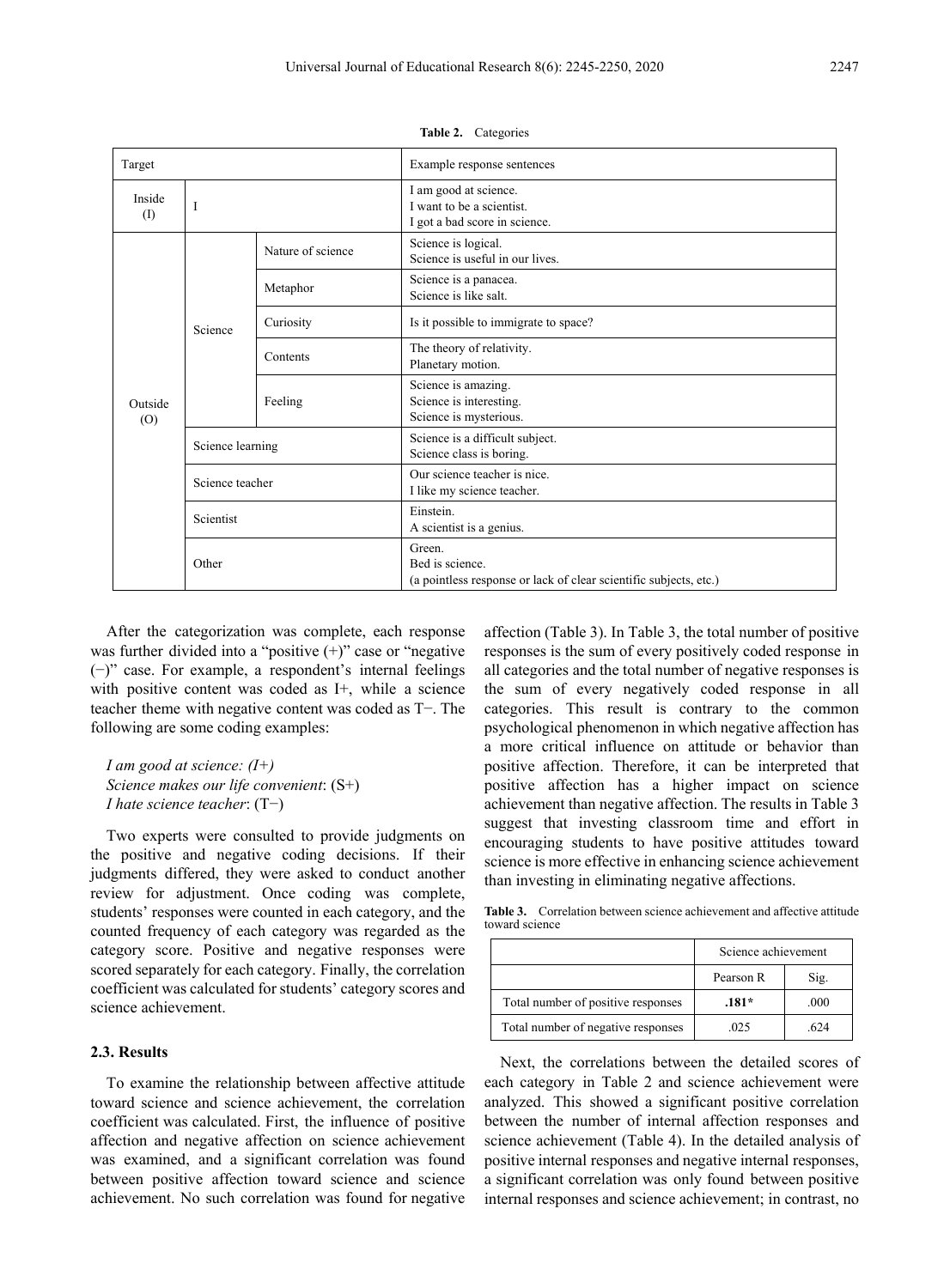such correlation was found between negative internal responses, such as "I hate science" and "I am not good at science," and science achievement. This differs from having a positive feeling for science and voluntarily expressing it in an open test situation. Even if a student believed that he or she did well in science, this belief might not be expressed in the thought-listing test. Writing positively about themselves in the thought-listing test not only meant that a student had positive emotions about science but also felt a strong internal connection with science. A significant positive correlation was also found between positive affections toward science learning, including science as a subject or class and science achievement. In contrast, no correlation was found between negative affections toward science learning and science achievement. The results for each school grade group (elementary, middle, and high school) were found to

be similar, with only minor differences in correlation coefficients, i.e., .144, .153, and .147. Meanwhile, differences in the responses for each school-level were analyzed, and the result revealed that the higher the grade, the higher the number of responses to science learning, and the lower the grade, the higher the number of responses to science teachers and scientists. However, this did not influence the correlation with scientific achievement.

In addition, the study also found that thoughts and affections as regards science or science teachers and scientists had no significant correlation with science achievement. These results confirm that affections toward respondents' internal thoughts and science learning have a significant impact on science achievement, whereas thoughts and affection toward science teachers and scientists do not have a significant impact on science achievement.

| Subject        |                      | Pearson R | Sig. (2-tailed) |                          | Pearson R | Sig. (2-tailed) |
|----------------|----------------------|-----------|-----------------|--------------------------|-----------|-----------------|
| Inside<br>(1)  |                      | $.107*$   | .031            | $\qquad \qquad +$        | $.126*$   | .011            |
|                | I(I)                 |           |                 | $\overline{\phantom{0}}$ | .042      | .397            |
| Outside<br>(0) | Science area (S)     | .005      | .927            | $\qquad \qquad +$        | .090      | .070            |
|                |                      |           |                 | $\overline{\phantom{m}}$ | $-.044$   | .379            |
|                | Science learning (M) | .088      | .078            | $+$                      | $.144*$   | .004            |
|                |                      |           |                 | $\overline{\phantom{0}}$ | .043      | .387            |
|                | Science teacher (T)  | $-.014$   | .776            | $\qquad \qquad +$        | $-.006$   | .903            |
|                |                      |           |                 | $\overline{\phantom{m}}$ | .076      | .127            |
|                | Scientist (E)        | .012      | .808            | $\qquad \qquad +$        | .067      | .183            |
|                |                      |           |                 | $\overline{\phantom{m}}$ | .031      | .531            |
|                | Total                | .045      | .373            | $\qquad \qquad +$        | $.160*$   | .001            |
|                |                      |           |                 | $\overline{\phantom{0}}$ | .011      | .829            |

**Table 4.** Correlation between science achievement and affections toward science by category

#### Question

Science and technology are becoming more and more important in our everyday-life. So, the government has decided to increase science class hour for middle school students. Middle school students will have double science class hour per week. In addition, proportion of science in college entrance exam will be also increased.

Now, what do you think about this? Write down your thoughts in box. You should only one thought in one box, and could write up to 10 thoughts.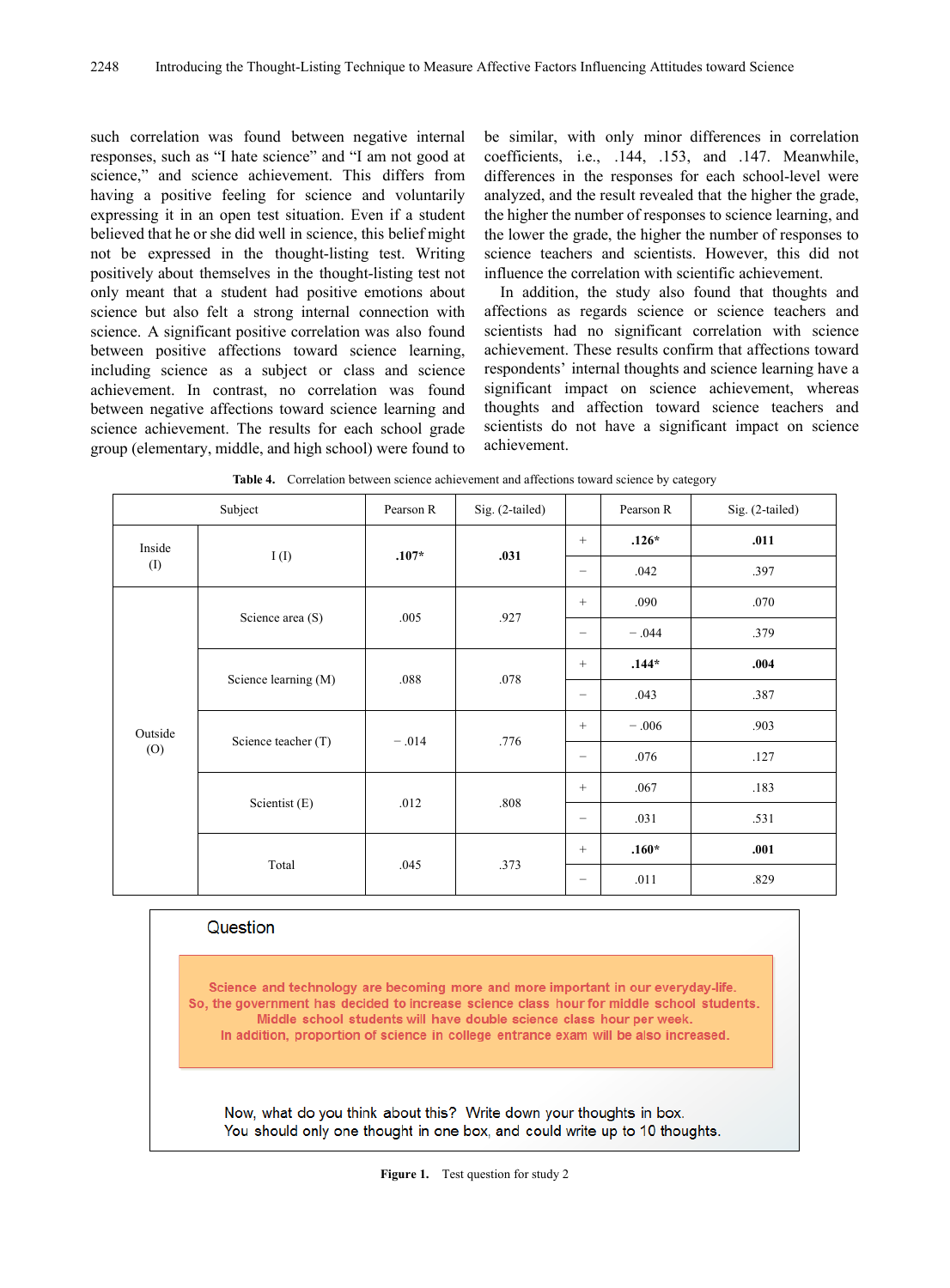# **3. Study #2**

This additional test was conducted only for those situations related to the category of science learning to more thoroughly examine the effects of respondents' internal thoughts and science learning on science achievement.

## **3.1. Test Instrument**

Study 2 was a slightly modified version of study 1. While study 1 presented only the "science" situation and did not limit the thoughts of students, study 2 presented students with a particular situation, as shown in Figure 1 to limit thoughts toward science learning in the classroom. As with study 1, participants were asked to freely list their thoughts.

#### **3.2. Participants**

Participants in study 2 consisted of 102 middle school students from Daegu, South Korea, comprising 49 male students and 53 female students, with a science achievement distribution of 33 high achievers, 38 middle achievers, and 31 low achievers.

#### **3.3. Analysis**

The participants' responses were coded to positive and negative sentences. Affective verbs were extracted from the sentences according to the list suggested in Shaver et al. (1987). Next, verbs extracted as affective expressions were divided into positive and negative categories. Similar to study 1, two experts were asked to record their judgments and if these judgments differed, they were asked to conduct a second review to make the appropriate adjustments.

## **3.4. Results**

The students' responses were divided into positive and negative affections, and the number of positive and negative responses was scored by each individual. In addition, the number of affective verbs was separately scored in instances where several affective verbs were included in the same sentence. Scores were awarded for the number of positive sentences, negative sentences, neutral sentences, positive affective verbs, and negative affective verbs, and their correlation with scientific achievement was analyzed. The results revealed that the number of positive affective verbs and positive sentences positively is correlated with science achievement (Table 5). Similar to the results from study 1, neither the number of negative affective verbs nor negative sentences is correlated with science achievement.

**Table 5.** Correlation between affections toward science class learning and science achievement

|                        |           | $\#$ of affective verbs<br>(positive) | $#$ of affective verbs<br>(negative) | $#$ of positive<br>sentences | $#$ of negative<br>sentences | $#$ of neutral<br>sentences |
|------------------------|-----------|---------------------------------------|--------------------------------------|------------------------------|------------------------------|-----------------------------|
| Science<br>achievement | Pearson R | $.257*$                               | $-.101$                              | $.240*$                      | .062                         | .117                        |
|                        | Sig.      | .009                                  | .313                                 | .015                         | .538                         | .242                        |